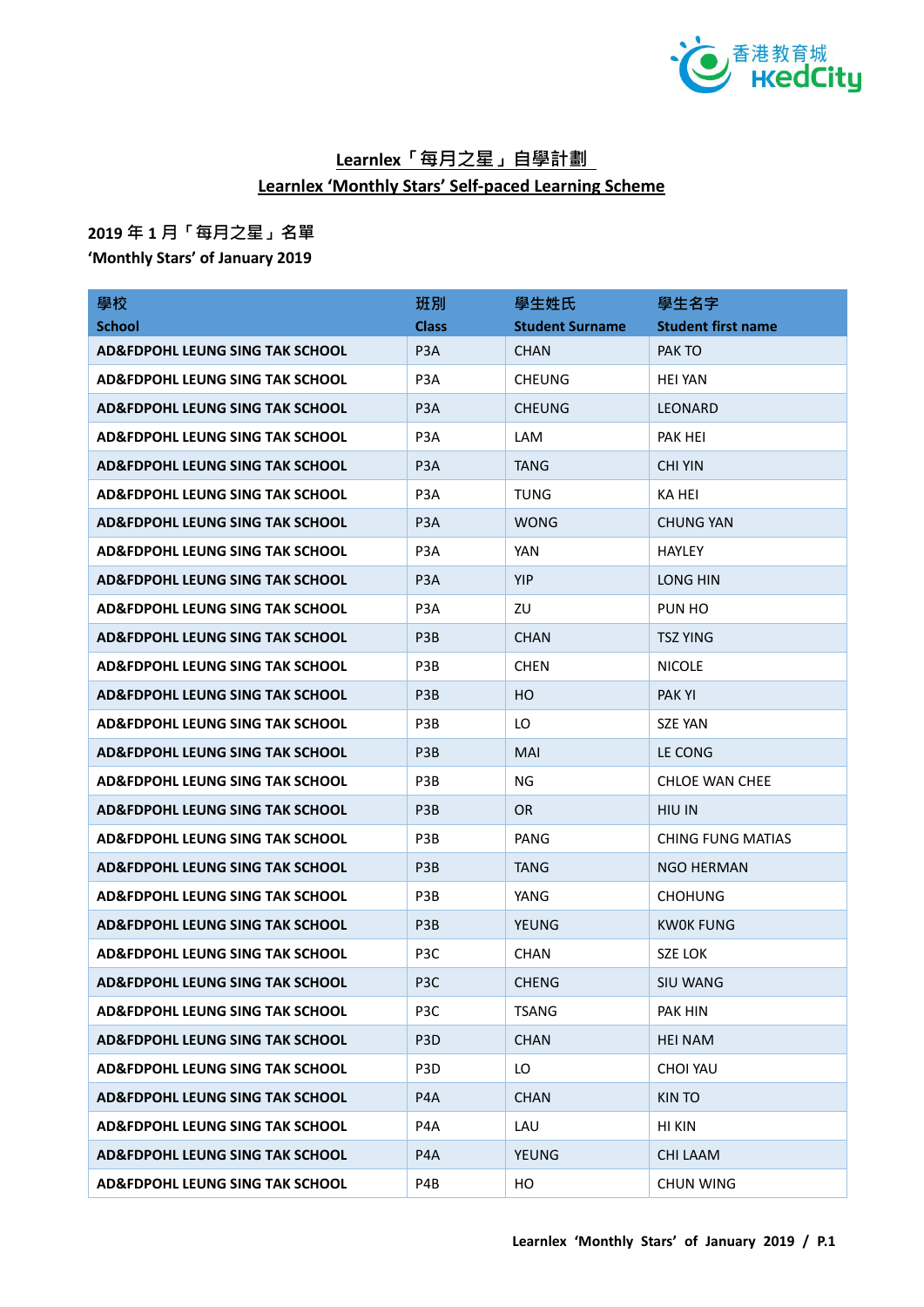

| 學校                                             | 班別               | 學生姓氏                   | 學生名字                      |
|------------------------------------------------|------------------|------------------------|---------------------------|
| <b>School</b>                                  | <b>Class</b>     | <b>Student Surname</b> | <b>Student first name</b> |
| AD&FDPOHL LEUNG SING TAK SCHOOL                | P <sub>4</sub> B | <b>KONG</b>            | TSZ KWAN                  |
| <b>AD&amp;FDPOHL LEUNG SING TAK SCHOOL</b>     | P5A              | <b>CHAN</b>            | PAK HO                    |
| AD&FDPOHL LEUNG SING TAK SCHOOL                | P <sub>5</sub> A | <b>CHEUNG</b>          | LOK HIM                   |
| AD&FDPOHL LEUNG SING TAK SCHOOL                | P <sub>5</sub> A | <b>CHIU</b>            | LONG YIN                  |
| AD&FDPOHL LEUNG SING TAK SCHOOL                | P <sub>5</sub> A | <b>KWOK</b>            | <b>SIN YU</b>             |
| <b>AD&amp;FDPOHL LEUNG SING TAK SCHOOL</b>     | P <sub>5</sub> A | YANG                   | <b>CHUN HUNG</b>          |
| AD&FDPOHL LEUNG SING TAK SCHOOL                | P <sub>5</sub> B | <b>CHAN</b>            | CHING LAI                 |
| AD&FDPOHL LEUNG SING TAK SCHOOL                | P <sub>5</sub> B | <b>CHUNG</b>           | LAI HIM                   |
| AD&FDPOHL LEUNG SING TAK SCHOOL                | P <sub>5</sub> B | HО                     | <b>KA LONG</b>            |
| <b>AD&amp;FDPOHL LEUNG SING TAK SCHOOL</b>     | P <sub>5</sub> B | TSE.                   | SHI HO                    |
| AD&FDPOHL LEUNG SING TAK SCHOOL                | P <sub>5</sub> B | <b>WANG</b>            | <b>WAI KUEN KALE</b>      |
| <b>AD&amp;FDPOHL LEUNG SING TAK SCHOOL</b>     | P <sub>5</sub> B | ZHENG                  | <b>HEI TUNG</b>           |
| AD&FDPOHL LEUNG SING TAK SCHOOL                | P <sub>5</sub> D | <b>CHAN</b>            | <b>WILSON</b>             |
| AD&FDPOHL LEUNG SING TAK SCHOOL                | P <sub>6</sub> A | ARCHANUKULRAT          | <b>JIDAPA</b>             |
| <b>AD&amp;FDPOHL LEUNG SING TAK SCHOOL</b>     | P <sub>6</sub> A | <b>KWONG</b>           | <b>KIN YI</b>             |
| AD&FDPOHL LEUNG SING TAK SCHOOL                | P <sub>6</sub> A | LEUNG                  | KING YAM                  |
| AD&FDPOHL LEUNG SING TAK SCHOOL                | P <sub>6</sub> A | PANG                   | WAI YEE                   |
| <b>AD&amp;FDPOHL LEUNG SING TAK SCHOOL</b>     | P <sub>6</sub> A | TANG                   | YIU BIBI                  |
| AD&FDPOHL LEUNG SING TAK SCHOOL                | P <sub>6</sub> A | <b>WU</b>              | <b>CHAK SUM</b>           |
| AD&FDPOHL LEUNG SING TAK SCHOOL                | P <sub>6</sub> A | YAM                    | YUEN FONG                 |
| <b>AD&amp;FDPOHL LEUNG SING TAK SCHOOL</b>     | P <sub>6</sub> A | <b>ZHANG</b>           | <b>NGO HIN</b>            |
| AD&FDPOHL LEUNG SING TAK SCHOOL                | <b>P61</b>       | <b>CHAN</b>            | CHING KIU                 |
| <b>BISHOP HALL JUBILEE SCHOOL</b>              | S <sub>1</sub> A | <b>CHEUNG</b>          | <b>HOI KIT</b>            |
| <b>CCC HEEP WOH PRIMARY SCHOOL</b>             | P3T              | <b>FUNG</b>            | LOK YIU                   |
| <b>CCC HEEP WOH PRIMARY SCHOOL</b>             | P3T              | LAU                    | SHI HAO                   |
| <b>CCC HEEP WOH PRIMARY SCHOOL</b>             | P3T              | SZE TO                 | <b>CHAK FUNG</b>          |
| <b>CCC HEEP WOH PRIMARY SCHOOL</b>             | P5W              | LAI                    | WAI CHING ESTELA          |
| <b>CCC HEEP WOH PRIMARY SCHOOL</b>             | P5W              | LEUNG                  | <b>SUNG NGAI</b>          |
| <b>CCC HEEP WOH PRIMARY SCHOOL</b>             | P5W              | <b>YEUNG</b>           | <b>SUM YIN</b>            |
| <b>CCC HEEP WOH PRIMARY SCHOOL</b>             | P5W              | YU                     | <b>ZHI LANG</b>           |
| <b>CCC HEEP WOH PRIMARY SCHOOL</b>             | P <sub>6</sub> S | <b>FONG</b>            | <b>HIU YAN</b>            |
| <b>CCC HEEP WOH PRIMARY SCHOOL</b>             | P6S              | LEI                    | YUI                       |
| <b>CCC HEEP WOH PRIMARY SCHOOL</b>             | P <sub>6</sub> S | <b>WONG</b>            | CHUN FOO IDDO             |
| CHR & MISSIONARY ALLIANCE SUN KEI PRI SC       | P <sub>6</sub> A | CHAN                   | HO KIU                    |
| <b>CONSERVATIVE BAPT LUI MING CHOI PRI SCH</b> | P3F              | <b>CHEUNG</b>          | <b>NGA WUN</b>            |
| <b>CONSERVATIVE BAPT LUI MING CHOI PRI SCH</b> | P3S              | LIU                    | MING HIN                  |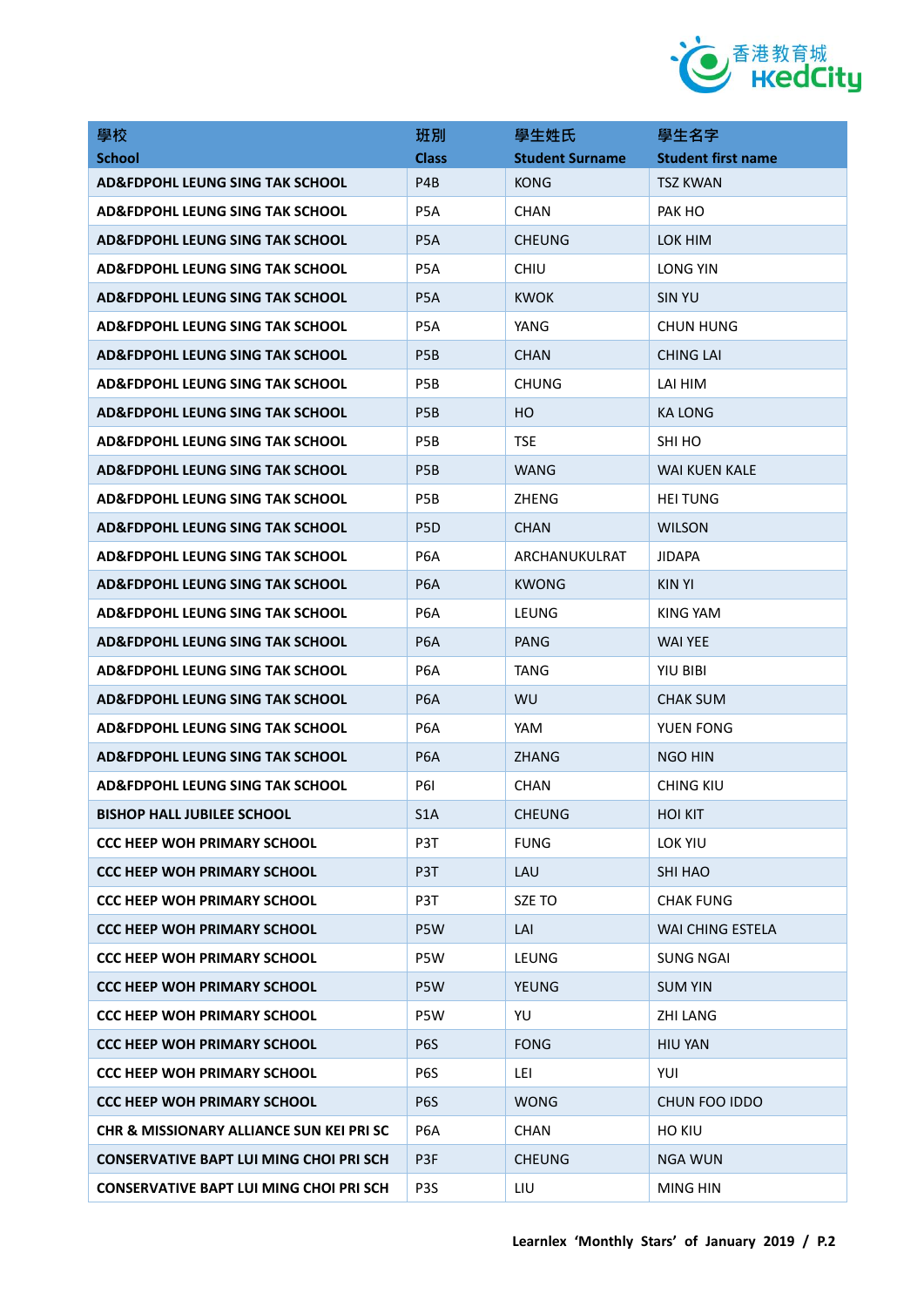

| 學校                                             | 班別               | 學生姓氏                   | 學生名字                      |
|------------------------------------------------|------------------|------------------------|---------------------------|
| <b>School</b>                                  | <b>Class</b>     | <b>Student Surname</b> | <b>Student first name</b> |
| <b>CONSERVATIVE BAPT LUI MING CHOI PRI SCH</b> | P4T              | <b>FUNG</b>            | <b>MARY YUK PING</b>      |
| <b>CONSERVATIVE BAPT LUI MING CHOI PRI SCH</b> | P4T              | LI.                    | WING HEI                  |
| <b>CONSERVATIVE BAPT LUI MING CHOI PRI SCH</b> | P4T              | <b>YEUNG</b>           | <b>HO YIN</b>             |
| <b>CONSERVATIVE BAPT LUI MING CHOI PRI SCH</b> | P6L              | LO                     | HOI YAN                   |
| <b>FUNG KAI NO.1 PRIMARY SCHOOL</b>            | P <sub>1</sub> A | <b>YIP</b>             | <b>CHING MAN</b>          |
| <b>FUNG KAI NO.1 PRIMARY SCHOOL</b>            | P <sub>3</sub> C | <b>CHAN</b>            | HO HIM                    |
| <b>FUNG KAI NO.1 PRIMARY SCHOOL</b>            | P <sub>3</sub> C | CHANG                  | <b>CHUN LUNG</b>          |
| <b>FUNG KAI NO.1 PRIMARY SCHOOL</b>            | P3C              | <b>CHEN</b>            | <b>XIAOQI</b>             |
| <b>FUNG KAI NO.1 PRIMARY SCHOOL</b>            | P <sub>3</sub> C | <b>HONG</b>            | <b>KAREN</b>              |
| <b>FUNG KAI NO.1 PRIMARY SCHOOL</b>            | P3C              | <b>HUANG</b>           | WAI MAN                   |
| <b>FUNG KAI NO.1 PRIMARY SCHOOL</b>            | P <sub>3</sub> C | MA                     | <b>TSZ CHING</b>          |
| <b>FUNG KAI NO.1 PRIMARY SCHOOL</b>            | P3C              | QIU                    | LAM FUNG                  |
| <b>FUNG KAI NO.1 PRIMARY SCHOOL</b>            | P <sub>3</sub> C | WU                     | KAM HO                    |
| <b>FUNG KAI NO.1 PRIMARY SCHOOL</b>            | P3C              | XIE.                   | <b>DONGYI</b>             |
| <b>FUNG KAI NO.1 PRIMARY SCHOOL</b>            | P <sub>3</sub> C | <b>YIP</b>             | <b>KIT MAN</b>            |
| <b>FUNG KAI NO.1 PRIMARY SCHOOL</b>            | P <sub>3</sub> C | <b>ZHANG</b>           | YUHUI                     |
| <b>FUNG KAI NO.1 PRIMARY SCHOOL</b>            | P <sub>3</sub> C | <b>ZHUANG</b>          | <b>MING MING</b>          |
| <b>FUNG KAI NO.1 PRIMARY SCHOOL</b>            | P <sub>3</sub> C | ZOU                    | <b>ALICE</b>              |
| <b>FUNG KAI NO.1 PRIMARY SCHOOL</b>            | P <sub>3</sub> C | <b>ZUO</b>             | <b>HAO</b>                |
| <b>FUNG KAI NO.1 PRIMARY SCHOOL</b>            | P <sub>3</sub> D | HU                     | LUN CHANG                 |
| <b>FUNG KAI NO.1 PRIMARY SCHOOL</b>            | P <sub>3</sub> D | SU                     | <b>KAI CHUNG</b>          |
| <b>FUNG KAI NO.1 PRIMARY SCHOOL</b>            | P <sub>5</sub> B | LOK.                   | ON KI                     |
| <b>GOOD HOPE SCHOOL</b>                        | S <sub>1</sub> A | <b>CHAN</b>            | <b>CHIT YING</b>          |
| <b>GOOD HOPE SCHOOL</b>                        | S <sub>1</sub> A | <b>CHENG</b>           | <b>CHIT TUNG</b>          |
| <b>GOOD HOPE SCHOOL</b>                        | S1A              | <b>CHEUNG</b>          | <b>HIU CHING</b>          |
| <b>GOOD HOPE SCHOOL</b>                        | S <sub>1</sub> A | <b>CHONG</b>           | <b>KA WUN</b>             |
| <b>GOOD HOPE SCHOOL</b>                        | S1A              | <b>CHU</b>             | <b>MEI LING</b>           |
| <b>GOOD HOPE SCHOOL</b>                        | S <sub>1</sub> A | LEUNG                  | YEE KIU                   |
| <b>GOOD HOPE SCHOOL</b>                        | S1A              | LO                     | <b>WING IN</b>            |
| <b>GOOD HOPE SCHOOL</b>                        | S <sub>1</sub> A | LUI                    | YAN WAI                   |
| <b>GOOD HOPE SCHOOL</b>                        | S <sub>1</sub> A | NG                     | <b>STEPHANIE CHERRIE</b>  |
| <b>GOOD HOPE SCHOOL</b>                        | S <sub>1</sub> A | <b>TANG</b>            | MEGAN TSZ WAI             |
| <b>GOOD HOPE SCHOOL</b>                        | S <sub>1</sub> A | <b>WONG</b>            | PUI LAM                   |
| <b>GOOD HOPE SCHOOL</b>                        | S <sub>1</sub> A | WONG                   | SAM YEE SAMMIE            |
| <b>GOOD HOPE SCHOOL</b>                        | S1B              | <b>CHANG</b>           | <b>HONG YAU</b>           |
| <b>GOOD HOPE SCHOOL</b>                        | S1B              | CHAU                   | <b>HEI TUNG</b>           |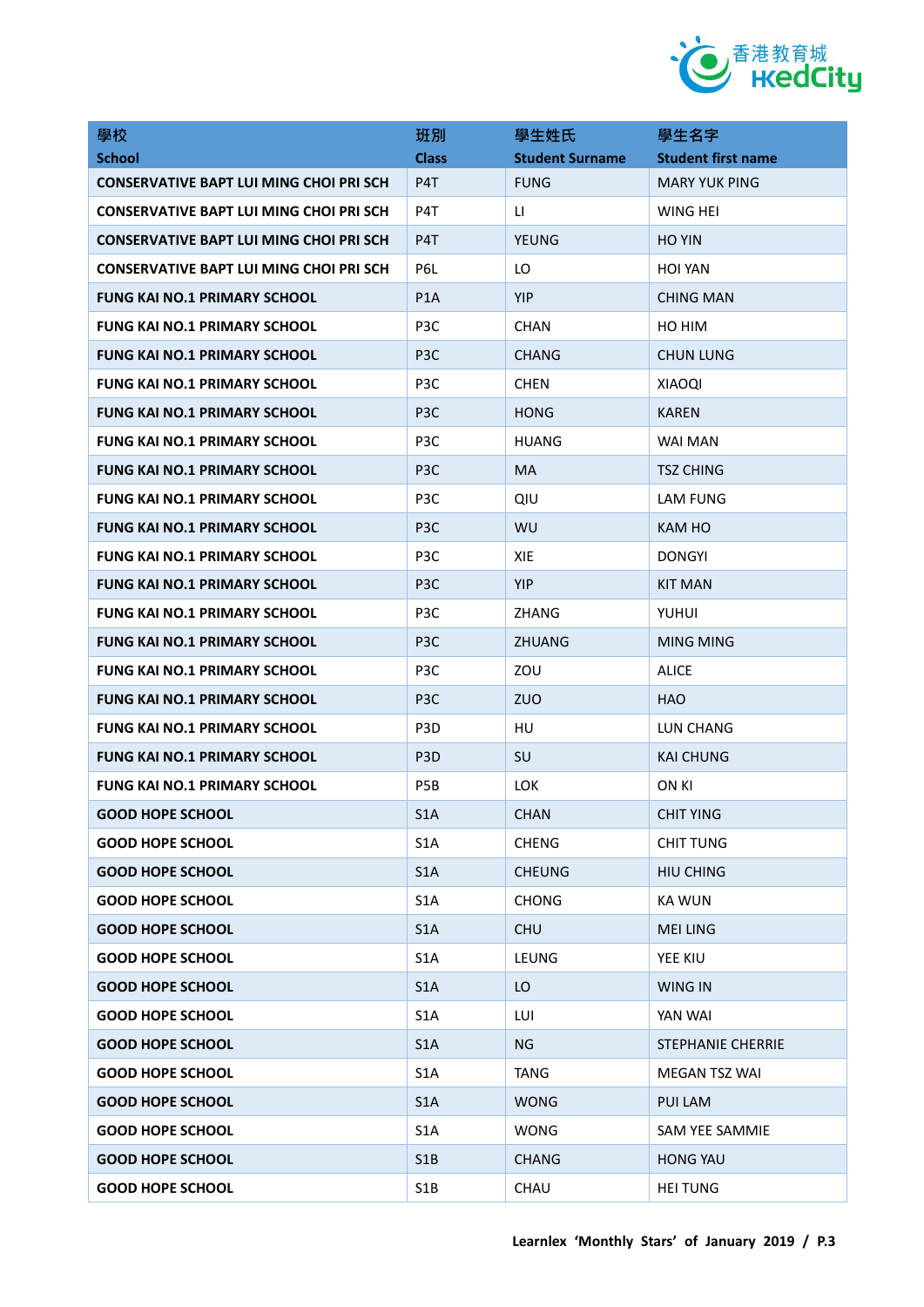

| 學校                      | 班別               | 學生姓氏                   | 學生名字                      |
|-------------------------|------------------|------------------------|---------------------------|
| <b>School</b>           | <b>Class</b>     | <b>Student Surname</b> | <b>Student first name</b> |
| <b>GOOD HOPE SCHOOL</b> | S <sub>1</sub> B | <b>CHIU</b>            | <b>WING</b>               |
| <b>GOOD HOPE SCHOOL</b> | S <sub>1</sub> B | HO                     | <b>CHRISTIE</b>           |
| <b>GOOD HOPE SCHOOL</b> | S1B              | <b>KWOK</b>            | <b>CHLOE</b>              |
| <b>GOOD HOPE SCHOOL</b> | S <sub>1</sub> B | LAI                    | IN HA DAWN                |
| <b>GOOD HOPE SCHOOL</b> | S1B              | LAM                    | <b>HOI CHING</b>          |
| <b>GOOD HOPE SCHOOL</b> | S <sub>1</sub> B | LAW                    | CHEUK LAAM                |
| <b>GOOD HOPE SCHOOL</b> | S <sub>1</sub> B | <b>LAW</b>             | YUEN CHING                |
| <b>GOOD HOPE SCHOOL</b> | S <sub>1</sub> B | <b>NGAI</b>            | <b>HOI CHING</b>          |
| <b>GOOD HOPE SCHOOL</b> | S1B              | <b>POON</b>            | <b>CHING YIN</b>          |
| <b>GOOD HOPE SCHOOL</b> | S <sub>1</sub> B | <b>TSE</b>             | WING TIM                  |
| <b>GOOD HOPE SCHOOL</b> | S <sub>1</sub> B | YAU                    | <b>CHEUK NAM BERNICE</b>  |
| <b>GOOD HOPE SCHOOL</b> | S <sub>1</sub> B | <b>YEUNG</b>           | <b>TSZ CHING</b>          |
| <b>GOOD HOPE SCHOOL</b> | S <sub>1</sub> C | <b>CHAN</b>            | LOK YING                  |
| <b>GOOD HOPE SCHOOL</b> | S <sub>1</sub> C | <b>CHAN</b>            | <b>WING YAN FIONA</b>     |
| <b>GOOD HOPE SCHOOL</b> | S <sub>1</sub> C | <b>CHENG</b>           | <b>YIN TSZ</b>            |
| <b>GOOD HOPE SCHOOL</b> | S <sub>1</sub> C | <b>CHOW</b>            | <b>CHEUK CHING</b>        |
| <b>GOOD HOPE SCHOOL</b> | S <sub>1</sub> C | <b>CHOW</b>            | <b>SYLVIA</b>             |
| <b>GOOD HOPE SCHOOL</b> | S <sub>1</sub> C | <b>FU</b>              | <b>HONG YIU CHERYL</b>    |
| <b>GOOD HOPE SCHOOL</b> | S <sub>1</sub> C | <b>HONG</b>            | YEE CHING                 |
| <b>GOOD HOPE SCHOOL</b> | S <sub>1</sub> C | LAM                    | <b>SHEUNG YU</b>          |
| <b>GOOD HOPE SCHOOL</b> | S <sub>1</sub> C | LIN.                   | <b>TSOI YEE</b>           |
| <b>GOOD HOPE SCHOOL</b> | S <sub>1</sub> C | <b>WONG</b>            | TSZ KA                    |
| <b>GOOD HOPE SCHOOL</b> | S <sub>1</sub> C | <b>YUEN</b>            | <b>WING LAM</b>           |
| <b>GOOD HOPE SCHOOL</b> | S <sub>1</sub> D | <b>CHAN</b>            | WING TUNG                 |
| <b>GOOD HOPE SCHOOL</b> | S1D              | <b>CHEN</b>            | <b>TSZ WAN LAVENDER</b>   |
| <b>GOOD HOPE SCHOOL</b> | S <sub>1</sub> D | <b>CHENG</b>           | <b>WING KIU</b>           |
| <b>GOOD HOPE SCHOOL</b> | S1D              | <b>CHU</b>             | PUI MAN                   |
| <b>GOOD HOPE SCHOOL</b> | S1D              | <b>CHU</b>             | PUI SHAN                  |
| <b>GOOD HOPE SCHOOL</b> | S <sub>1</sub> D | <b>LEUNG</b>           | <b>NOK CHING NATALIE</b>  |
| <b>GOOD HOPE SCHOOL</b> | S <sub>1</sub> D | <b>TSANG</b>           | SHIN MEI LYANNA           |
| <b>GOOD HOPE SCHOOL</b> | S <sub>1</sub> D | <b>WONG</b>            | <b>SZE MAN NATALIE</b>    |
| <b>GOOD HOPE SCHOOL</b> | S1E              | <b>AU YEUNG</b>        | <b>NAOMI</b>              |
| <b>GOOD HOPE SCHOOL</b> | S1E              | LEUNG                  | <b>HOI YING</b>           |
| <b>GOOD HOPE SCHOOL</b> | S1E              | LEUNG                  | SIN YAU SONIA             |
| <b>GOOD HOPE SCHOOL</b> | S1E              | <b>TAO</b>             | YI CHING CHLOE            |
| <b>GOOD HOPE SCHOOL</b> | S1F              | CHAN                   | <b>SUM YIU</b>            |
|                         |                  |                        |                           |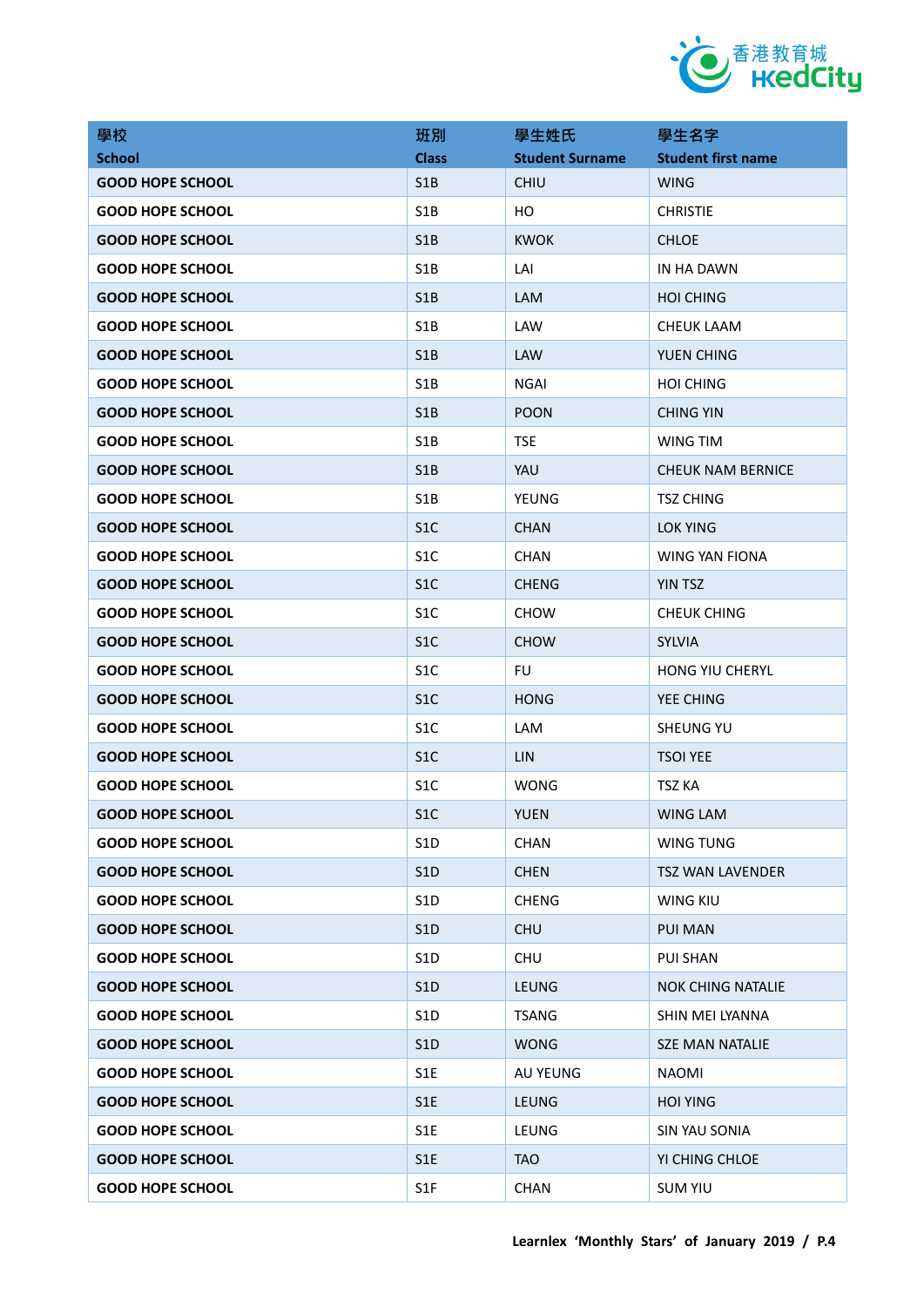

| 學校                      | 班別               | 學生姓氏                   | 學生名字                      |
|-------------------------|------------------|------------------------|---------------------------|
| <b>School</b>           | <b>Class</b>     | <b>Student Surname</b> | <b>Student first name</b> |
| <b>GOOD HOPE SCHOOL</b> | S <sub>1</sub> F | <b>CHENG</b>           | <b>LOK YEE</b>            |
| <b>GOOD HOPE SCHOOL</b> | S <sub>1</sub> F | <b>FUNG</b>            | LONG CHING                |
| <b>GOOD HOPE SCHOOL</b> | S <sub>1</sub> F | <b>HUNG</b>            | <b>MEI NI</b>             |
| <b>GOOD HOPE SCHOOL</b> | S <sub>1F</sub>  | LAU                    | EVE                       |
| <b>GOOD HOPE SCHOOL</b> | S <sub>1</sub> F | MUI                    | CHIN YEE MICHELLE         |
| <b>GOOD HOPE SCHOOL</b> | S <sub>1F</sub>  | <b>NG</b>              | YAN YUET                  |
| <b>GOOD HOPE SCHOOL</b> | S <sub>1</sub> F | <b>SIN</b>             | <b>YEE KEI</b>            |
| <b>GOOD HOPE SCHOOL</b> | S <sub>1</sub> F | <b>WONG</b>            | YUEN WING                 |
| <b>GOOD HOPE SCHOOL</b> | S <sub>1</sub> F | <b>YIP</b>             | <b>KA WING</b>            |
| <b>GOOD HOPE SCHOOL</b> | S <sub>2</sub> A | <b>CHAN</b>            | <b>TSZ CHING</b>          |
| <b>GOOD HOPE SCHOOL</b> | S <sub>2</sub> A | <b>CHAU</b>            | <b>LONG YUET</b>          |
| <b>GOOD HOPE SCHOOL</b> | S <sub>2</sub> A | <b>CHEUNG</b>          | <b>SUM YU NATALIE</b>     |
| <b>GOOD HOPE SCHOOL</b> | S <sub>2</sub> A | <b>LEE</b>             | PING YI GRACE             |
| <b>GOOD HOPE SCHOOL</b> | S <sub>2</sub> A | <b>WAN</b>             | CHE CHING CHLOE           |
| <b>GOOD HOPE SCHOOL</b> | S <sub>2</sub> B | <b>HUEN</b>            | YAN TUNG                  |
| <b>GOOD HOPE SCHOOL</b> | S <sub>2</sub> B | LEUNG                  | YU KWAN                   |
| <b>GOOD HOPE SCHOOL</b> | S <sub>2</sub> B | LIU                    | <b>CHEUK YIN</b>          |
| <b>GOOD HOPE SCHOOL</b> | S <sub>2</sub> B | <b>YUEN</b>            | KA KIU EVELYN             |
| <b>GOOD HOPE SCHOOL</b> | S <sub>2</sub> C | <b>AU</b>              | <b>HOI CHING</b>          |
| <b>GOOD HOPE SCHOOL</b> | S <sub>2</sub> C | <b>CHAN</b>            | <b>HOI NOK KOLA</b>       |
| <b>GOOD HOPE SCHOOL</b> | S <sub>2</sub> C | <b>CHU</b>             | YUEN KIU TIBBIE           |
| <b>GOOD HOPE SCHOOL</b> | S <sub>2</sub> C | <b>HEUNG</b>           | <b>BERNICE</b>            |
| <b>GOOD HOPE SCHOOL</b> | S <sub>2</sub> C | LOU                    | <b>SZE WAN CHLOE</b>      |
| <b>GOOD HOPE SCHOOL</b> | S <sub>2</sub> C | <b>SUEN</b>            | <b>TSAM YUET</b>          |
| <b>GOOD HOPE SCHOOL</b> | S <sub>2</sub> C | <b>WAN</b>             | <b>KA TSUN</b>            |
| <b>GOOD HOPE SCHOOL</b> | S <sub>2</sub> C | YEUNG                  | YING KI                   |
| <b>GOOD HOPE SCHOOL</b> | S <sub>2</sub> D | <b>LEE</b>             | <b>YUI TUNG</b>           |
| <b>GOOD HOPE SCHOOL</b> | S <sub>2</sub> D | LEUNG                  | WA SUM                    |
| <b>GOOD HOPE SCHOOL</b> | S <sub>2</sub> D | <b>SUN</b>             | <b>KA YING</b>            |
| <b>GOOD HOPE SCHOOL</b> | S <sub>2E</sub>  | PIN                    | HO CHING                  |
| <b>GOOD HOPE SCHOOL</b> | S <sub>2E</sub>  | <b>WONG</b>            | WING SUM                  |
| <b>GOOD HOPE SCHOOL</b> | S <sub>2F</sub>  | <b>CHOY</b>            | <b>HONG YIN</b>           |
| <b>GOOD HOPE SCHOOL</b> | S <sub>2F</sub>  | LIU                    | YARUI                     |
| <b>GOOD HOPE SCHOOL</b> | S <sub>2F</sub>  | LO                     | YIK SZE                   |
| <b>GOOD HOPE SCHOOL</b> | S <sub>2F</sub>  | YEUNG                  | <b>TSZ KIU</b>            |
| <b>GOOD HOPE SCHOOL</b> | S <sub>2F</sub>  | YIP                    | <b>HIU YING</b>           |
|                         |                  |                        |                           |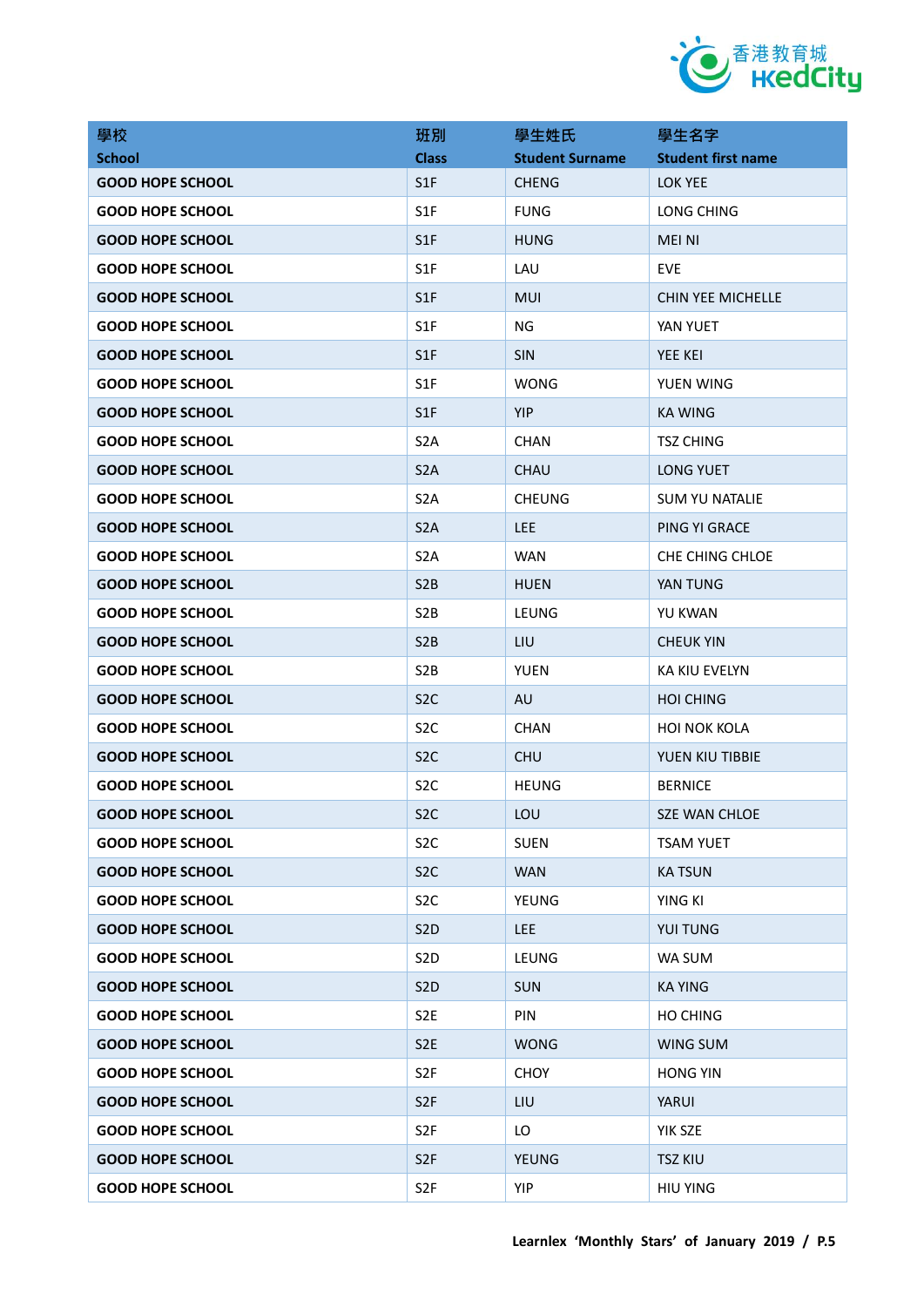

| 學校                                                    | 班別               | 學生姓氏                   | 學生名字                      |
|-------------------------------------------------------|------------------|------------------------|---------------------------|
| <b>School</b>                                         | <b>Class</b>     | <b>Student Surname</b> | <b>Student first name</b> |
| HK INST OF EDU JOCKEY CLUB PRI SCH                    | P <sub>4</sub> A | <b>HAO</b>             | <b>LIUYANG DAVID</b>      |
| HK INST OF EDU JOCKEY CLUB PRI SCH                    | P4A              | <b>YIP</b>             | SZE HIM RAYMOND           |
| LOK SIN TONG LEUNG KAU KUI PRI SCH                    | P <sub>4</sub> B | <b>CHENG</b>           | <b>KWAN CHUN</b>          |
| LOK SIN TONG LEUNG KAU KUI PRI SCH                    | P4B              | <b>CHENG</b>           | YAT LONG                  |
| LOK SIN TONG LEUNG KAU KUI PRI SCH                    | P <sub>6</sub> A | <b>SEOW</b>            | <b>HOI CHUN</b>           |
| <b>MENG TAK CATHOLIC SCHOOL</b>                       | P3B              | <b>WOO</b>             | <b>NERINA</b>             |
| <b>MENG TAK CATHOLIC SCHOOL</b>                       | P <sub>4</sub> B | GAO                    | <b>TSZ HEI</b>            |
| SACRED HEART CANOSSIAN SCHOOL(WHOLE                   | P <sub>3</sub> D | LAM                    | CHIN YAU CHIYO            |
| DAY)                                                  |                  |                        |                           |
| SACRED HEART CANOSSIAN SCHOOL(WHOLE<br>DAY)           | P <sub>3</sub> D | <b>TAM</b>             | LOK SUM                   |
| SACRED HEART CANOSSIAN SCHOOL(WHOLE                   | P <sub>3</sub> D | <b>WONG</b>            | LIU TING                  |
| DAY)                                                  |                  |                        |                           |
| <b>SHA TAU KOK CENTRAL PRIMARY SCHOOL</b>             | P <sub>5</sub> A | <b>ZENG</b>            | <b>HONGXING</b>           |
| SHEK LEI ST. JOHN'S CATHOLIC PRIMARY                  | P4A              | <b>FONG</b>            | <b>YING TUNG</b>          |
| <b>SCHOOL</b>                                         |                  |                        |                           |
| SHEK LEI ST. JOHN'S CATHOLIC PRIMARY<br><b>SCHOOL</b> | P4C              | <b>CHOY</b>            | DARRYL CHEUK HO           |
| SHEK LEI ST. JOHN'S CATHOLIC PRIMARY                  | P5B              | <b>HUNG</b>            | KA PO                     |
| <b>SCHOOL</b>                                         |                  |                        |                           |
| SHEK LEI ST. JOHN'S CATHOLIC PRIMARY                  | P <sub>6</sub> C | <b>CHANG</b>           | <b>CHEUK HIN</b>          |
| <b>SCHOOL</b>                                         |                  |                        |                           |
| SHEK LEI ST. JOHN'S CATHOLIC PRIMARY<br><b>SCHOOL</b> | P <sub>6</sub> C | <b>CHEUNG</b>          | <b>CHUN YU</b>            |
| SI YUAN SCHOOL OF THE PRECIOUS BLOOD                  | P <sub>3</sub> C | <b>TANG</b>            | YAT YIN                   |
| SI YUAN SCHOOL OF THE PRECIOUS BLOOD                  | P <sub>4</sub> A | <b>CHAN</b>            | <b>CHUN HONG</b>          |
| SI YUAN SCHOOL OF THE PRECIOUS BLOOD                  | P <sub>5</sub> A | LAW                    | LOK KIU                   |
| SI YUAN SCHOOL OF THE PRECIOUS BLOOD                  | P <sub>5</sub> A | <b>TSUI</b>            | YEE TUNG SCARLETT         |
| SKH WING CHUN PRIMARY SCHOOL                          | P <sub>2</sub> A | <b>LEE</b>             | <b>TSZ TUNG</b>           |
| SKH WING CHUN PRIMARY SCHOOL                          | P <sub>3</sub> D | HO                     | <b>CHI YIN</b>            |
| SKH WING CHUN PRIMARY SCHOOL                          | P <sub>5</sub> A | <b>KWOK</b>            | HO YI                     |
| SKH WING CHUN PRIMARY SCHOOL                          | P5A              | LIU                    | SZE YU                    |
| SKH WING CHUN PRIMARY SCHOOL                          | P <sub>5</sub> A | <b>WONG</b>            | <b>CHING MAN</b>          |
| SKH WING CHUN PRIMARY SCHOOL                          | P5D              | u                      | <b>XUEQI</b>              |
| SKH WING CHUN PRIMARY SCHOOL                          | P <sub>6</sub> C | <b>CHUNG</b>           | <b>MAN HO</b>             |
| <b>ST PAUL'S CONVENT SCHOOL</b>                       | S <sub>1</sub> A | <b>CHENG</b>           | VALARIE                   |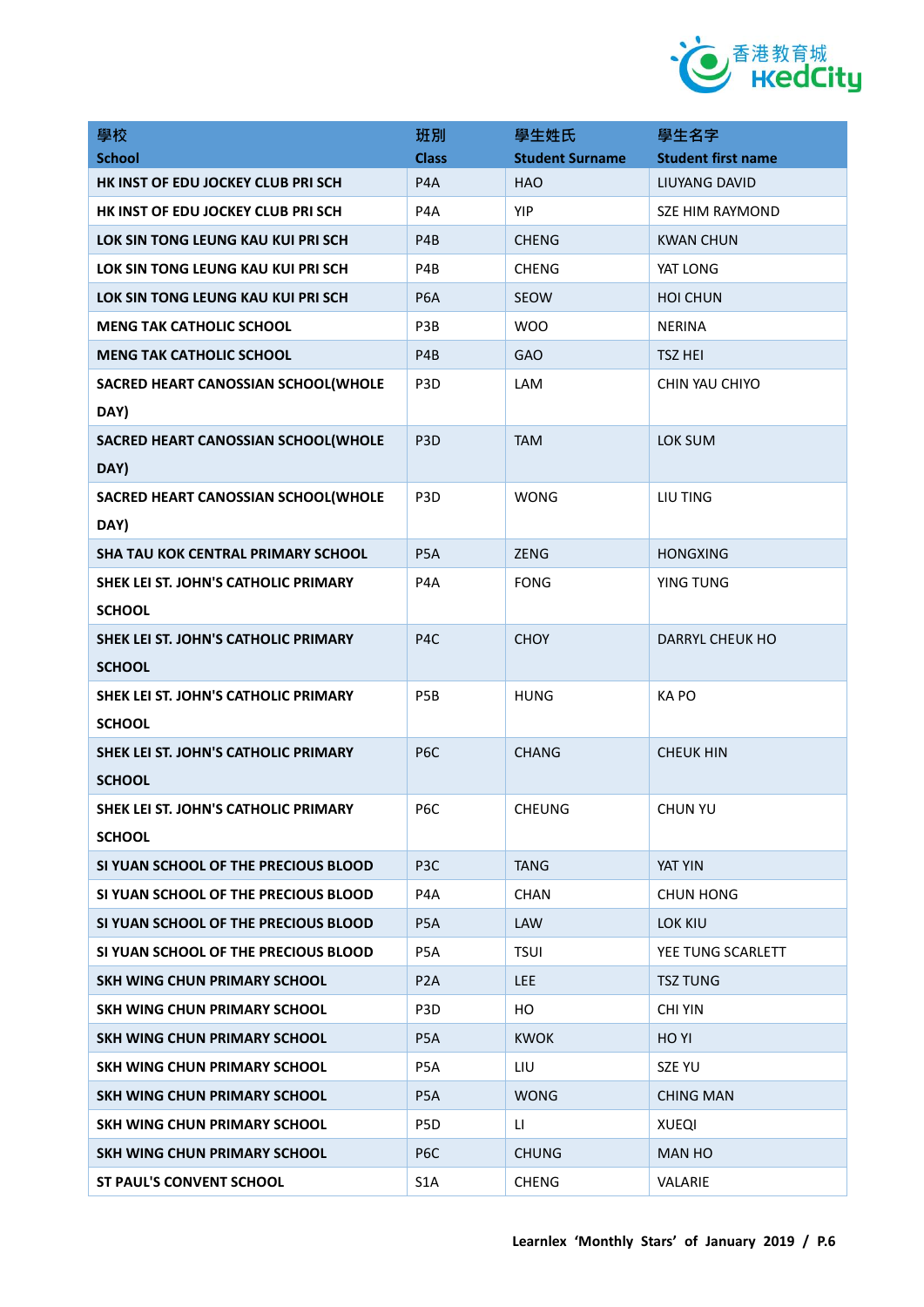

| 學校                              | 班別               | 學生姓氏                   | 學生名字                       |
|---------------------------------|------------------|------------------------|----------------------------|
| <b>School</b>                   | <b>Class</b>     | <b>Student Surname</b> | <b>Student first name</b>  |
| <b>ST PAUL'S CONVENT SCHOOL</b> | S <sub>1</sub> A | <b>CHOW</b>            | <b>HIU HANG KAITLYN</b>    |
| <b>ST PAUL'S CONVENT SCHOOL</b> | S <sub>1</sub> A | <b>FUNG</b>            | YU WAI                     |
| <b>ST PAUL'S CONVENT SCHOOL</b> | S <sub>1</sub> A | <b>LAM</b>             | <b>MEI TING MEGAN</b>      |
| <b>ST PAUL'S CONVENT SCHOOL</b> | S <sub>1</sub> A | <b>LAM</b>             | <b>TSZ YU YURIE</b>        |
| <b>ST PAUL'S CONVENT SCHOOL</b> | S <sub>1</sub> A | <b>LEE</b>             | <b>CHING YAN STEPHANIE</b> |
| <b>ST PAUL'S CONVENT SCHOOL</b> | S <sub>1</sub> A | LING                   | YUET SZE JOBY              |
| <b>ST PAUL'S CONVENT SCHOOL</b> | S <sub>1</sub> A | LIU                    | <b>TSZ KEI</b>             |
| <b>ST PAUL'S CONVENT SCHOOL</b> | S <sub>1</sub> A | MAK                    | HAZEL                      |
| <b>ST PAUL'S CONVENT SCHOOL</b> | S <sub>1</sub> A | VILLANUEVA             | ERIKA MARIE JAVALERA       |
| <b>ST PAUL'S CONVENT SCHOOL</b> | S <sub>1</sub> A | YU                     | <b>LOK YAN KARINA</b>      |
| <b>ST PAUL'S CONVENT SCHOOL</b> | S1L              | <b>CHAN</b>            | <b>HOI CHING RACE</b>      |
| <b>ST PAUL'S CONVENT SCHOOL</b> | S <sub>1</sub> L | <b>CHAN</b>            | <b>HOI LING CHARMAINE</b>  |
| <b>ST PAUL'S CONVENT SCHOOL</b> | S <sub>1</sub> L | <b>CHENG</b>           | WING SUM SAMANTHA          |
| <b>ST PAUL'S CONVENT SCHOOL</b> | S <sub>1</sub> L | <b>CHU</b>             | <b>CAMILLE WING HEI</b>    |
| <b>ST PAUL'S CONVENT SCHOOL</b> | S <sub>1</sub> L | <b>CHUANG</b>          | <b>HOI LAM</b>             |
| <b>ST PAUL'S CONVENT SCHOOL</b> | S <sub>1</sub> L | <b>KWAN</b>            | <b>TSZ CHING</b>           |
| <b>ST PAUL'S CONVENT SCHOOL</b> | S <sub>1</sub> L | <b>LAM</b>             | <b>CHING CORINA</b>        |
| <b>ST PAUL'S CONVENT SCHOOL</b> | S <sub>1</sub> L | LAM                    | TIN OI CHRISTINE           |
| <b>ST PAUL'S CONVENT SCHOOL</b> | S1L              | <b>LEE</b>             | <b>KATE THERESE</b>        |
| <b>ST PAUL'S CONVENT SCHOOL</b> | S <sub>1</sub> L | <b>LOK</b>             | YING TUNG ANGEL            |
| <b>ST PAUL'S CONVENT SCHOOL</b> | S1L              | NG                     | <b>HOI YIU MOCA</b>        |
| <b>ST PAUL'S CONVENT SCHOOL</b> | S <sub>1</sub> L | ΝG                     | YUI HEI                    |
| <b>ST PAUL'S CONVENT SCHOOL</b> | S1L              | <b>SHEK</b>            | <b>CHING TUNG</b>          |
| <b>ST PAUL'S CONVENT SCHOOL</b> | S <sub>1</sub> L | <b>SUEN</b>            | KA YEE SOPHIE              |
| <b>ST PAUL'S CONVENT SCHOOL</b> | S <sub>1</sub> L | <b>WONG</b>            | <b>CHEUK WUN</b>           |
| <b>ST PAUL'S CONVENT SCHOOL</b> | S <sub>1</sub> P | <b>CHAN</b>            | <b>HEI TUNG SAMANTHA</b>   |
| <b>ST PAUL'S CONVENT SCHOOL</b> | S <sub>1</sub> P | <b>HUI</b>             | <b>KA WAI</b>              |
| <b>ST PAUL'S CONVENT SCHOOL</b> | S <sub>1</sub> P | <b>KAM</b>             | TSE MAN CHARMAYNE          |
| <b>ST PAUL'S CONVENT SCHOOL</b> | S <sub>1</sub> P | <b>KWAN</b>            | PUN HEI ELLIE              |
| <b>ST PAUL'S CONVENT SCHOOL</b> | S <sub>1</sub> P | LAM                    | HIN CHING DEMI             |
| <b>ST PAUL'S CONVENT SCHOOL</b> | S <sub>1</sub> P | <b>LEUNG</b>           | <b>MAN HEI EVELYN</b>      |
| <b>ST PAUL'S CONVENT SCHOOL</b> | S <sub>1</sub> P | LEUNG                  | WAI YING KATRINA           |
| <b>ST PAUL'S CONVENT SCHOOL</b> | S <sub>1</sub> P | <b>WONG</b>            | <b>SZE YUI</b>             |
| <b>ST PAUL'S CONVENT SCHOOL</b> | S <sub>15</sub>  | <b>CHAN</b>            | LONG NING                  |
| <b>ST PAUL'S CONVENT SCHOOL</b> | S <sub>15</sub>  | <b>CHENG</b>           | WING YIU CHERI             |
| <b>ST PAUL'S CONVENT SCHOOL</b> | S1S              | <b>CHEUNG</b>          | YUET SHAN                  |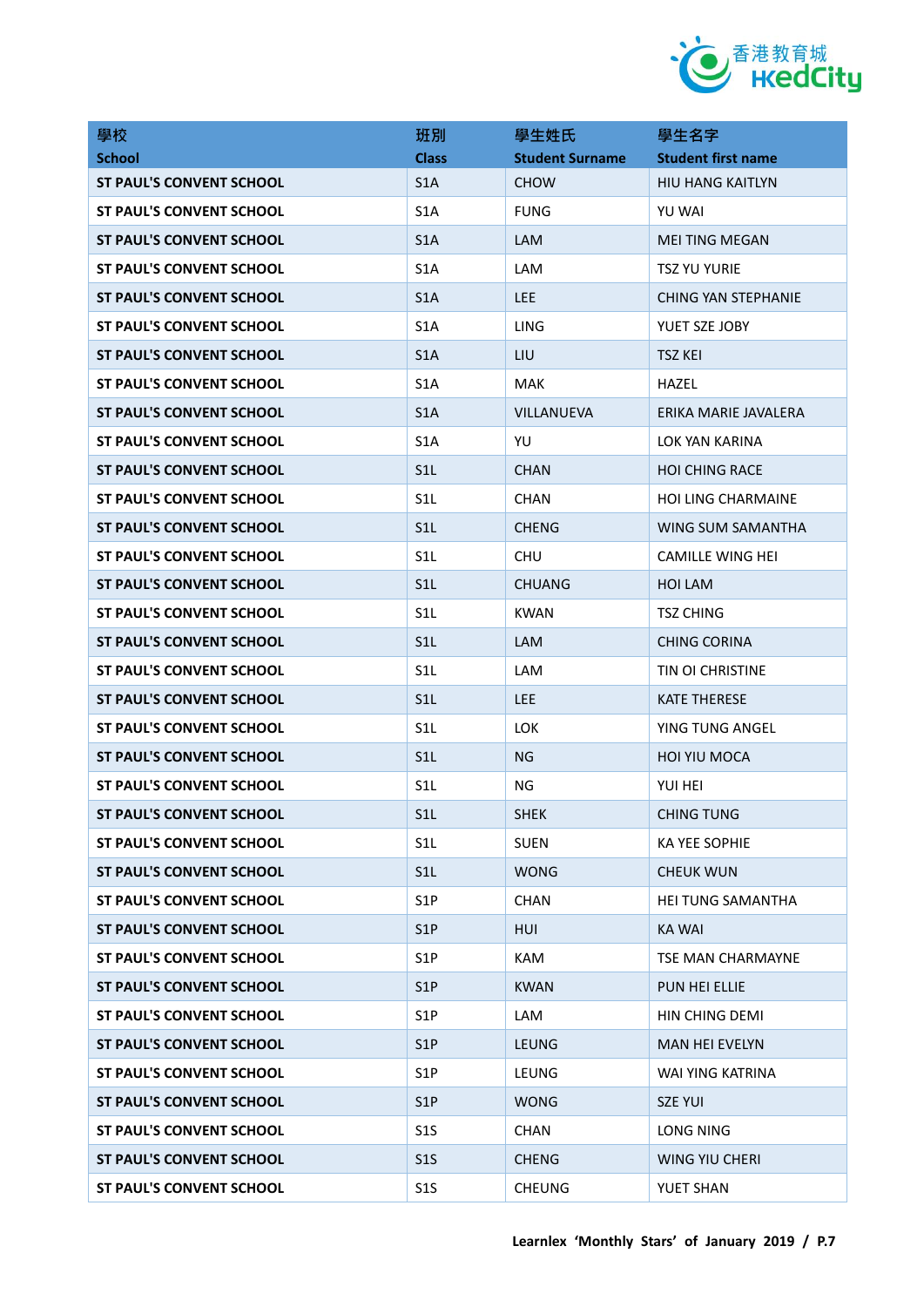

| 學校                              | 班別              | 學生姓氏                   | 學生名字                      |
|---------------------------------|-----------------|------------------------|---------------------------|
| <b>School</b>                   | <b>Class</b>    | <b>Student Surname</b> | <b>Student first name</b> |
| <b>ST PAUL'S CONVENT SCHOOL</b> | S <sub>15</sub> | <b>HUNG</b>            | <b>HO CHING</b>           |
| <b>ST PAUL'S CONVENT SCHOOL</b> | S <sub>15</sub> | <b>KWOK</b>            | <b>MEGAN JANE</b>         |
| <b>ST PAUL'S CONVENT SCHOOL</b> | S <sub>15</sub> | <b>LEE</b>             | YAN LAM JANICE            |
| <b>ST PAUL'S CONVENT SCHOOL</b> | S <sub>15</sub> | $\mathsf{H}$           | <b>TAMMY</b>              |
| <b>ST PAUL'S CONVENT SCHOOL</b> | S <sub>15</sub> | LUI                    | <b>CHEUK YEE ZOE</b>      |
| <b>ST PAUL'S CONVENT SCHOOL</b> | S <sub>15</sub> | <b>LUPIS</b>           | <b>EVELYN</b>             |
| <b>ST PAUL'S CONVENT SCHOOL</b> | S <sub>15</sub> | <b>MAK</b>             | <b>WING HUEN EUNICE</b>   |
| <b>ST PAUL'S CONVENT SCHOOL</b> | S <sub>15</sub> | <b>TAM</b>             | WING YU                   |
| <b>ST PAUL'S CONVENT SCHOOL</b> | S <sub>15</sub> | <b>TSUE</b>            | <b>HOI CHING CHLOE</b>    |
| <b>ST PAUL'S CONVENT SCHOOL</b> | S <sub>15</sub> | <b>WONG</b>            | <b>HEI TUNG HAZEL</b>     |
| <b>ST PAUL'S CONVENT SCHOOL</b> | S1T             | <b>CHAN</b>            | <b>HAY YAU</b>            |
| <b>ST PAUL'S CONVENT SCHOOL</b> | S1T             | <b>CHAN</b>            | HO YAU                    |
| <b>ST PAUL'S CONVENT SCHOOL</b> | S1T             | <b>CHEUNG</b>          | <b>KA LUN</b>             |
| <b>ST PAUL'S CONVENT SCHOOL</b> | S1T             | <b>HARFICH</b>         | LUISA MIA                 |
| <b>ST PAUL'S CONVENT SCHOOL</b> | S1T             | <b>JIANG</b>           | <b>RUYI</b>               |
| <b>ST PAUL'S CONVENT SCHOOL</b> | S1T             | <b>KWAN</b>            | WING SUM CHLOE            |
| <b>ST PAUL'S CONVENT SCHOOL</b> | S1T             | LAI                    | <b>HING YU</b>            |
| <b>ST PAUL'S CONVENT SCHOOL</b> | S1T             | LAI                    | JANA                      |
| <b>ST PAUL'S CONVENT SCHOOL</b> | S1T             | <b>LEE</b>             | <b>CHEUK LAM</b>          |
| <b>ST PAUL'S CONVENT SCHOOL</b> | S1T             | <b>LEE</b>             | HO YAN                    |
| <b>ST PAUL'S CONVENT SCHOOL</b> | S1T             | <b>LEE</b>             | <b>KWUN YEE</b>           |
| <b>ST PAUL'S CONVENT SCHOOL</b> | S1T             | <b>NG</b>              | KA HEI HEIDI              |
| ST PAUL'S CONVENT SCHOOL        | S1T             | <b>POON</b>            | CHI YUNG AIMEE            |
| <b>ST PAUL'S CONVENT SCHOOL</b> | S1T             | SO.                    | YUEN CHING KATIE          |
| <b>ST PAUL'S CONVENT SCHOOL</b> | S1T             | <b>TANG</b>            | <b>MELISSA</b>            |
| <b>ST PAUL'S CONVENT SCHOOL</b> | S1T             | <b>TSANG</b>           | <b>HOI LING STAR</b>      |
| <b>ST PAUL'S CONVENT SCHOOL</b> | S1T             | <b>WANG</b>            | <b>YI NAN ELAINE</b>      |
| <b>ST PAUL'S CONVENT SCHOOL</b> | S1T             | <b>WONG</b>            | <b>HOI LUEN JASMINE</b>   |
| <b>ST PAUL'S CONVENT SCHOOL</b> | S1T             | YU                     | CHI KI JOYCE              |
| <b>ST PAUL'S CONVENT SCHOOL</b> | S1U             | <b>CHAN</b>            | <b>CHEUK NAM URSULA</b>   |
| <b>ST PAUL'S CONVENT SCHOOL</b> | S1U             | <b>CHU</b>             | YING WAIREGINA            |
| <b>ST PAUL'S CONVENT SCHOOL</b> | S1U             | LAM                    | YAT YIN VIVIEN            |
| <b>ST PAUL'S CONVENT SCHOOL</b> | S1U             | LEUNG                  | <b>KA YAN KRISTY</b>      |
| <b>ST PAUL'S CONVENT SCHOOL</b> | S1U             | <b>LUNG</b>            | <b>CHEUK WING</b>         |
| <b>ST PAUL'S CONVENT SCHOOL</b> | S1U             | PO                     | <b>SHU YING</b>           |
| <b>ST PAUL'S CONVENT SCHOOL</b> | S1U             | <b>WONG</b>            | MUK LING GRACE            |